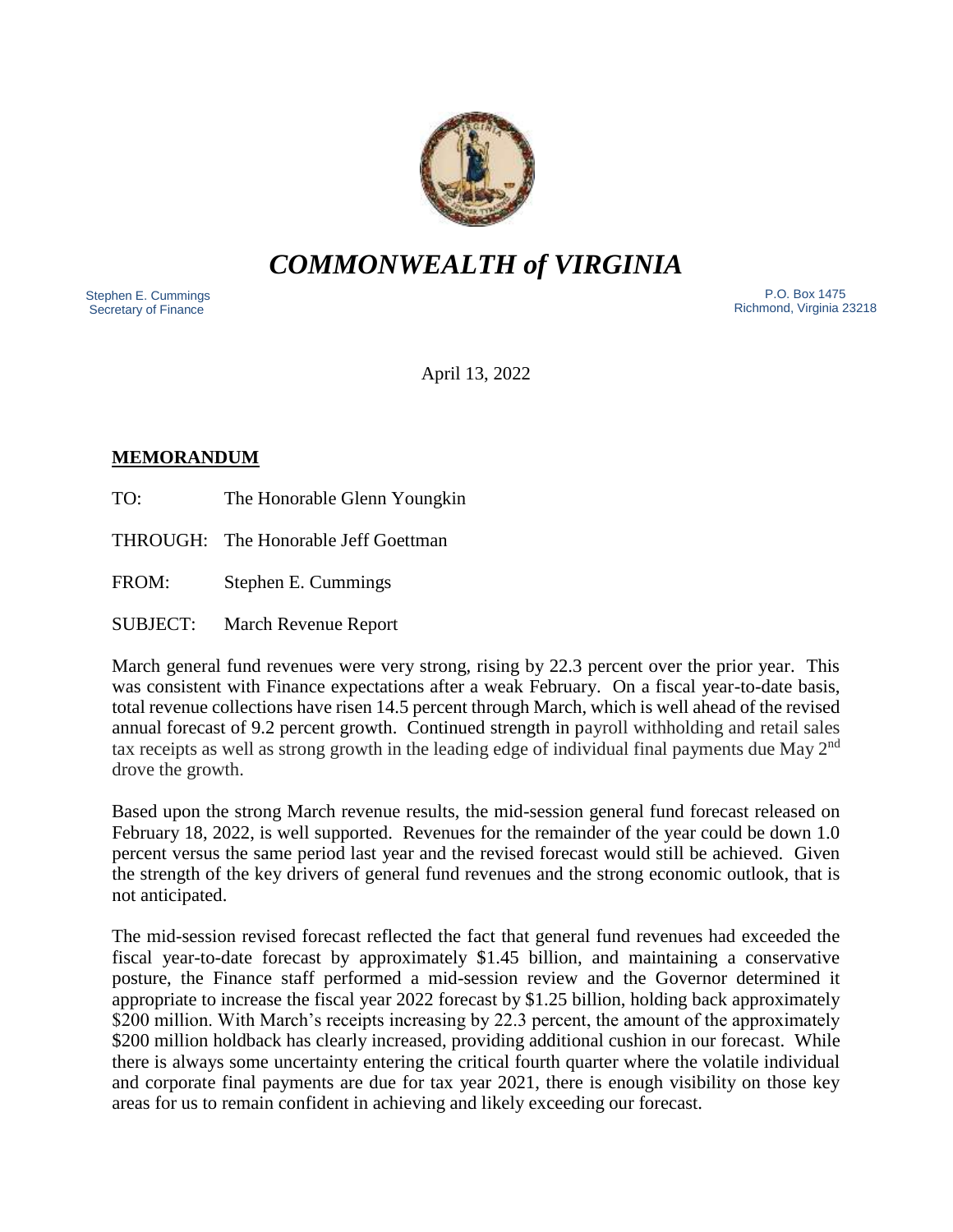April 13, 2022 Page 2 of 5

Withholding and sales tax receipts, which represent approximately 73 percent of total general fund revenues, have been consistently strong over the past year, meaningfully exceeding the prior year. While we expect these growth rates to moderate in the fourth quarter as we begin to compare to an increasingly vaccinated population and improving economic conditions in the prior year, the current and prospective economic environment supports continued strength in these areas.

Strong withholding collections have been largely driven by wage growth to date. In addition, as of February 2022, the most recent data available, we are seeing continued employment growth, with the total number of employed Virginians up more than 83,300 compared to February 2021, a year over year increase of 2.0 percent. These green shoots are encouraging, and we anticipate more businesses will reopen, expand, and relocate Virginia in the coming months. As a result, we expect to see further support in these revenues from real job growth.

Looking ahead, April revenue collections kick off the all-important fourth quarter. Besides spring hiring and spending that will buoy payroll withholding and sales tax collections, corporate final payments for tax year 2021 and the first estimated payment for tax year 2022 are due. April collections also typically include the leading edge of payments of final and estimated taxes from individuals, which are due May 2nd. This will be the first time in three years that there are normal filing dates and therefore April receipts could be very strong as last year the Virginia individual final payment due date was May  $17<sup>th</sup>$  to match the federal due date. Typically, Virginia sees two main filing surges, one around the federal April date and then the state date in May. Last year, both dates fell in May, this year we return to the normal April federal date and May state date.

## **National Economic Indicators**

At the national level, the economy continues to perform well with strong demand and a tight labor supply driving employment and wage growth. The highest inflation in four decades (8.5 percent in March, 6.5 percent excluding food and energy), geopolitical uncertainty due the war in Ukraine and the prospect of tightening actions by the Fed are things to watch closely. Offsetting those "watch areas", national unemployment remains low at 3.6 percent, unemployment claims continue to drop and, despite 431,000 new jobs being added in March, job openings continue to remain elevated. The shortage of workers to fill jobs is impacting large and small employers across the country and continued job and wage growth is expected.

- According to the third estimate, real GDP rose at an annualized rate of 6.9 percent in the fourth quarter of 2021, following 2.3 percent in the third quarter. The growth came as effects of the Delta variant waned and before the Omicron variant surge started. Effects of Omicron will likely be a temporary drag in the first quarter of 2022.
- The labor market added 431,000 jobs to payrolls in March. The gains were broad-based across sectors. February gains were revised up by 72,000 jobs, bringing the three-month average to 562,000. In a separate report, the unemployment rate fell from 3.8 to 3.6 percent.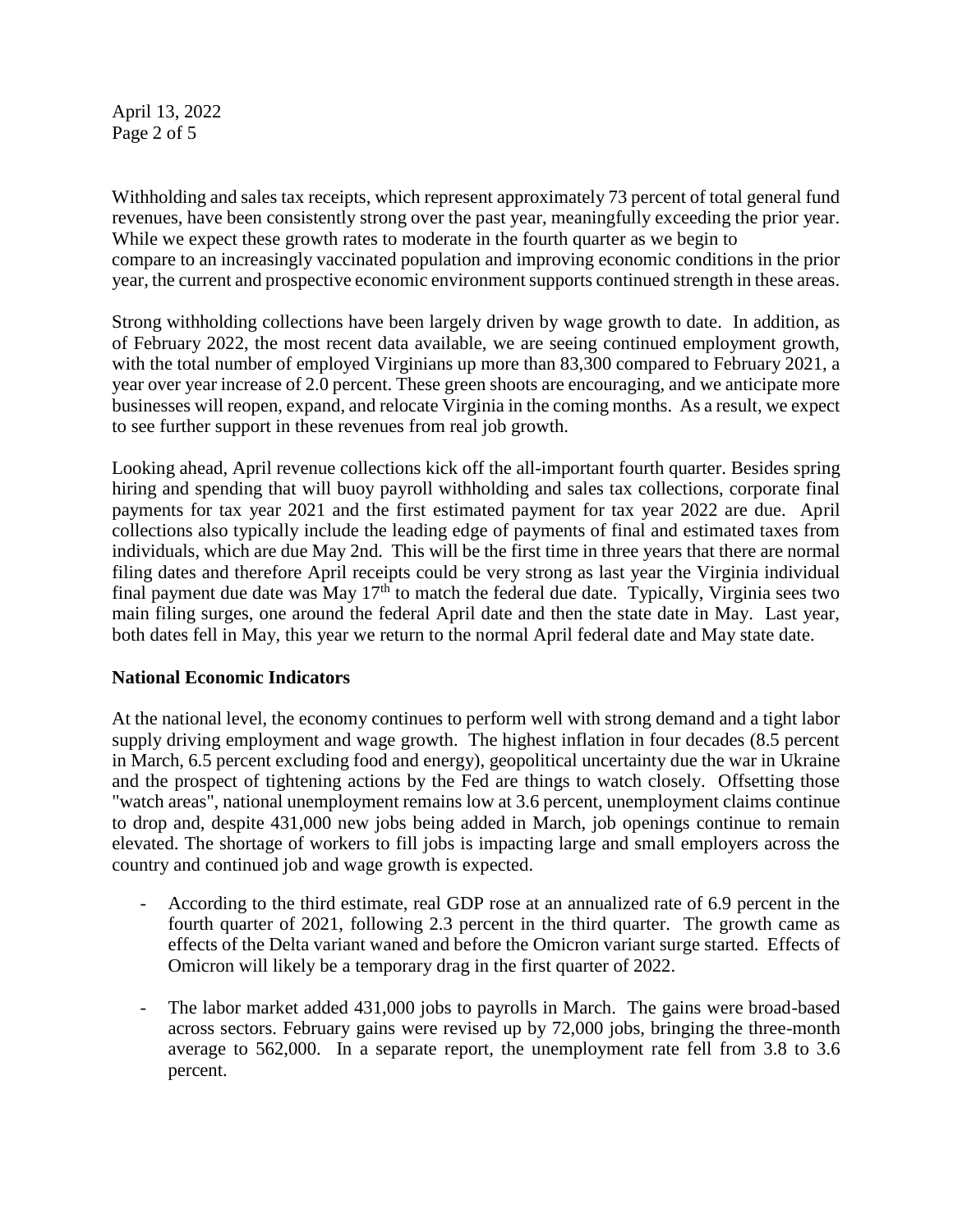April 13, 2022 Page 3 of 5

- Initial claims for unemployment fell by 5,000 to 166,000 during the week ending April 2. The four-week moving average fell by 8,000 to 170,000. In a healthy economy, new filings are typically below 250,000.
- The Bureau of Labor Statistics reported in March, that on the last business day of February, the number and rate of job openings were little changed at 11.3 million and 7.0 percent, respectively, compared to the prior month.
- At its March meeting, the Federal Reserve raised the federal funds target rate by 25 basis points to the range of 0.25 to 0.5 percent and indicated that "ongoing increases in the target range will be appropriate."
- The CPI rose 1.2 percent in March and stands 8.5 percent above March of last year. Core inflation (excluding food and energy prices) rose 0.3 percent and stands 6.5 percent above a year ago.
- The Institute of Supply Management index fell from 58.6 to 57.1 in March, but remains above the neutral threshold of 50.0. The manufacturing sector is experiencing strong demand, but supply chain disruptions continue to weigh on the industry.

## **Virginia Economy**

In Virginia, the same dynamics are driving wage growth.

- In Virginia, payroll employment rose 2.9 percent in February from February of last year. Employment in Northern Virginia rose by 3.3 percent; Hampton Roads rose 1.6 percent, Richmond-Petersburg rose 2.1 percent; and the balance of the state increased 3.7 percent. The seasonally adjusted unemployment rate fell 0.1 percentage point to 3.2 percent and stands 1.4 percentage points below a year ago.
- In a separate survey of households, the Bureau of Labor Statistics reported that 4.16 million Virginians were employed in the month of February, up 83,394 compared to February 2021.
- Job openings increased 50 percent year-over-year in January, the latest period for which data are available, from 206,000 to 310,000 on a seasonally adjusted basis.
- Official wage statistics from the Bureau of Labor Statistics are lagged, but the latest data available from the third quarter of 2021 reflect a 5.3 percent increase in average weekly wages compared to the same period a year earlier.
- The labor participation rate improved modestly in February, increasing one-tenth of one percent to 63.0 percent. The participation rate remains 3.4 percentage points below prepandemic levels.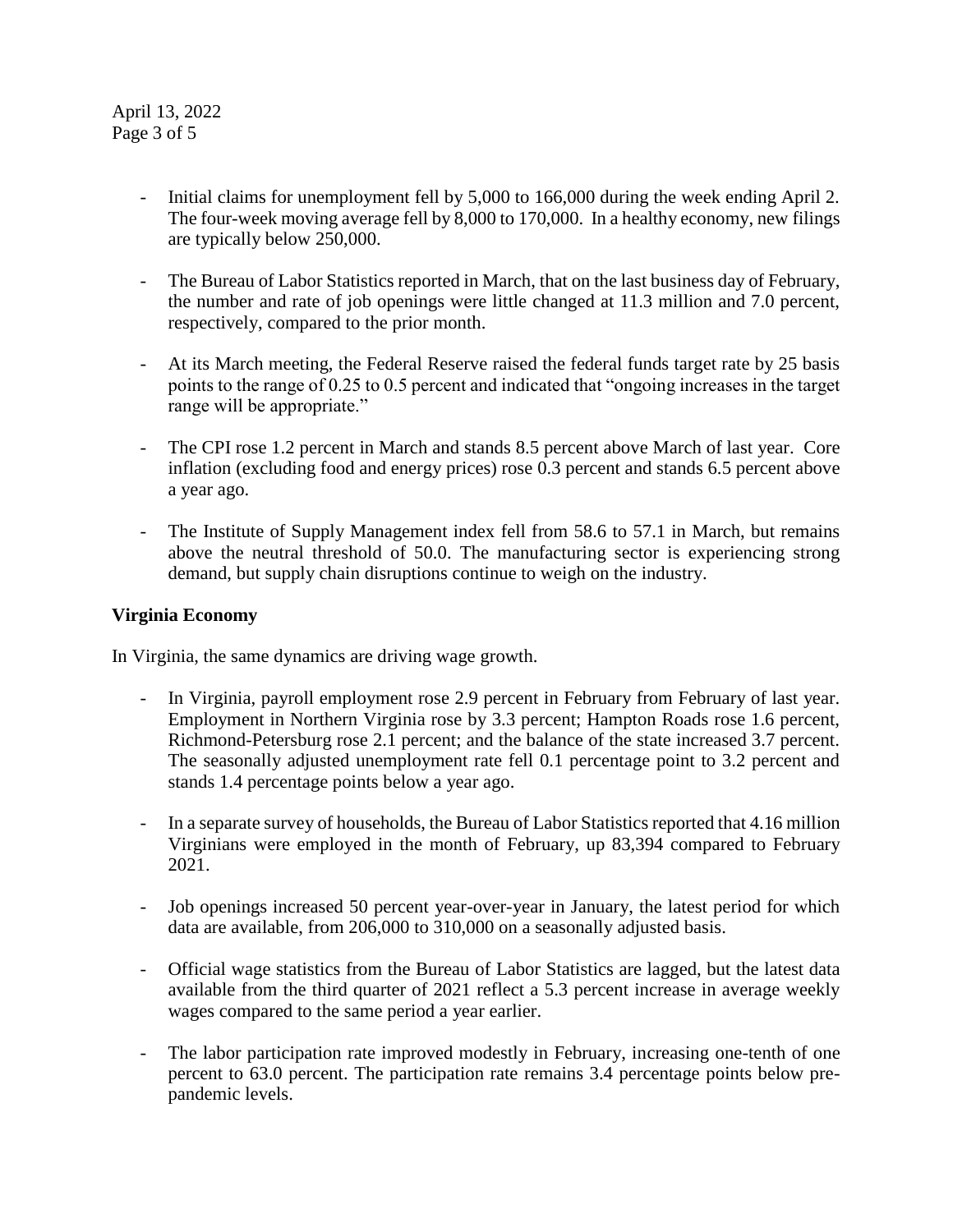April 13, 2022 Page 4 of 5

> The Virginia Leading Index jumped 3.4 percent in February after rising 2.5 percent in January. All components of the Virginia Leading Index (the U.S. leading index, auto registrations, initial claims, and future employment) improved in February. The indexes for all metro areas increased in February.

# **March Revenue Collections**

Total general fund revenues rose by 22.3 percent in March. Continued strength in payroll withholding and retail sales tax as well as strong growth in the leading edge of individual final payments due May 2nd drove the growth. Also contributing to the month were fewer refunds issued in March due to the earlier opening of tax processing, shifting some refunds into February versus March. On a fiscal year-to-date basis, total revenue collections rose 14.5 percent through March, ahead of the revised annual forecast of 9.2 percent growth.

*Net Individual Income Tax (68% of general fund revenues)*: Through March, collections of net individual income tax rose 12.7 percent from the same period last year, ahead of the annual estimate of 7.3 percent growth. Adjusting for timing shifts, net individual income tax grew at a 14.8 percent rate year to date. Performance in each component of individual income tax is as follows:

*Individual Income Tax Withholding (56% of general fund revenues)*: Collections of payroll withholding taxes rose by 11.8 percent for the month. Year-to-date, collections have risen 10.0 percent from the same period last year, ahead of the annual estimate of 9.0 percent growth.

*Individual Income Tax Nonwithholding (20% of general fund revenues)*: March is not a significant month for collections in this source. Collections in nonwithholding were \$384.4 million compared with \$253.3 million in March of last year, an increase of 51.8 percent. Year-to-date, collections in nonwithholding grew by 13.6 percent, ahead of the annual estimate of 2.5 percent growth.

*Individual Income Tax Refunds*: The main income tax filing season began in February. During the first two months of the main filing season, TAX issued 1.3 million refunds, about the same as last year. Through March, TAX has issued \$1,050.4 million in refunds compared with \$1,168.1 million through the same period last year. Although TAX has issued about 56 percent of the anticipated number of refunds, only about 38 percent of the anticipated dollars have been issued.

*Sales Tax (17% of general fund revenues)*: Collections of sales and use taxes, reflecting February sales, rose 18.7 percent in March. Sales tax collections were broad-based as some spending from January was probably delayed due to the 4 winter weather events in January. On a year-to-date basis, collections of sales and use taxes have risen 15.2 percent, ahead of the annual estimate of 11.4 percent growth.